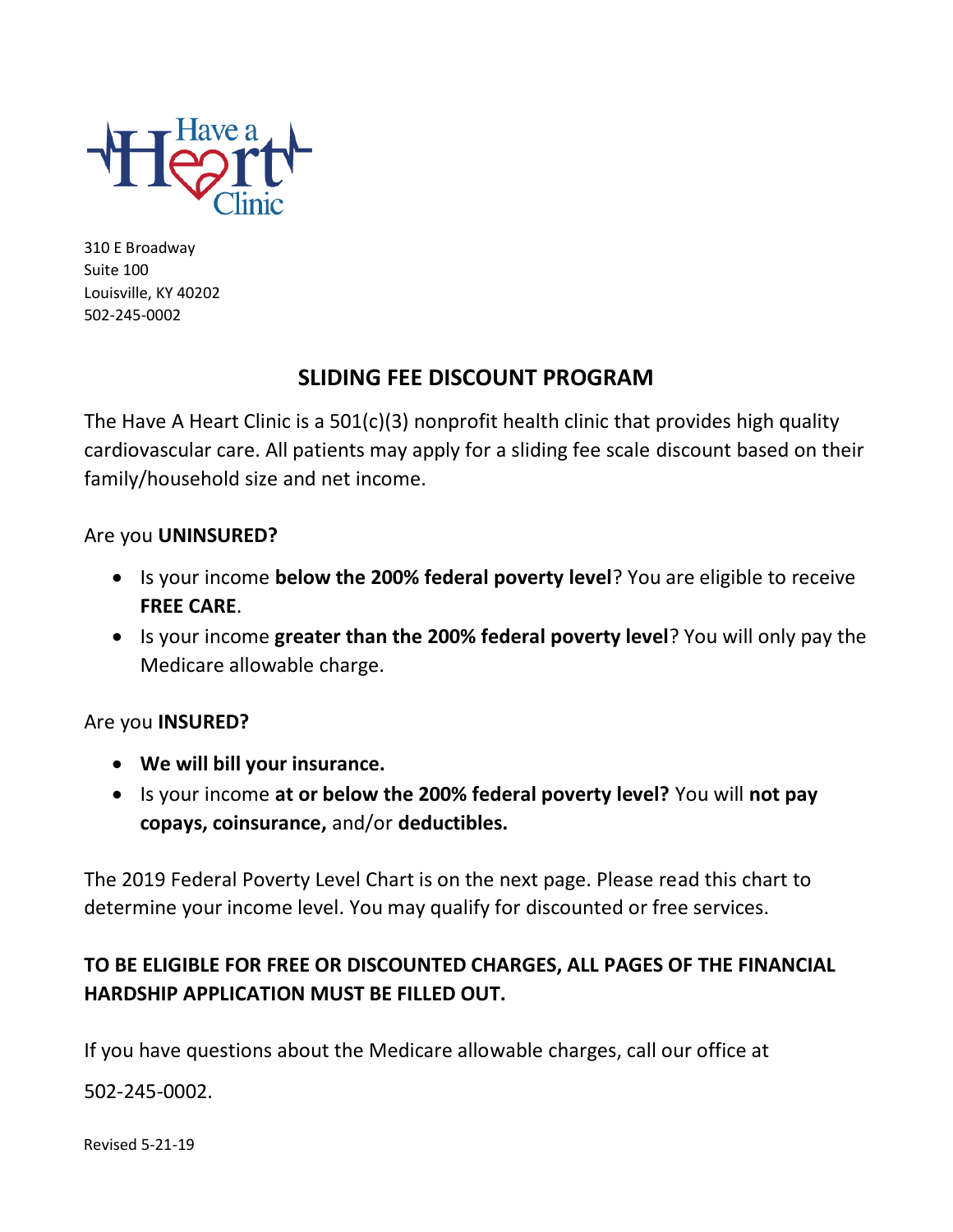# **ANNUAL** 2019 POVERTY GUIDELINES FOR THE 48 CONTINENTAL UNITED STATES

Household/Family Size 200% of Poverty Level

|               | \$24,980 |
|---------------|----------|
| $\mathcal{P}$ | \$33,820 |
| 3             | \$42,660 |
|               | \$51,500 |
| 5             | \$60,340 |
|               | \$69,180 |
|               | \$78,020 |
|               | \$86,860 |

## **MONTHLY** 2019 POVERTY GUIDELINES FOR THE 48 CONTINENTAL UNITED STATES

Household/Family Size 200% of Poverty Level

|   | \$2,082 |
|---|---------|
|   | \$2,818 |
| 3 | \$3,555 |
|   | \$4,292 |
|   | \$5,028 |
|   | \$5,765 |
|   | \$6,502 |
|   | \$7,238 |